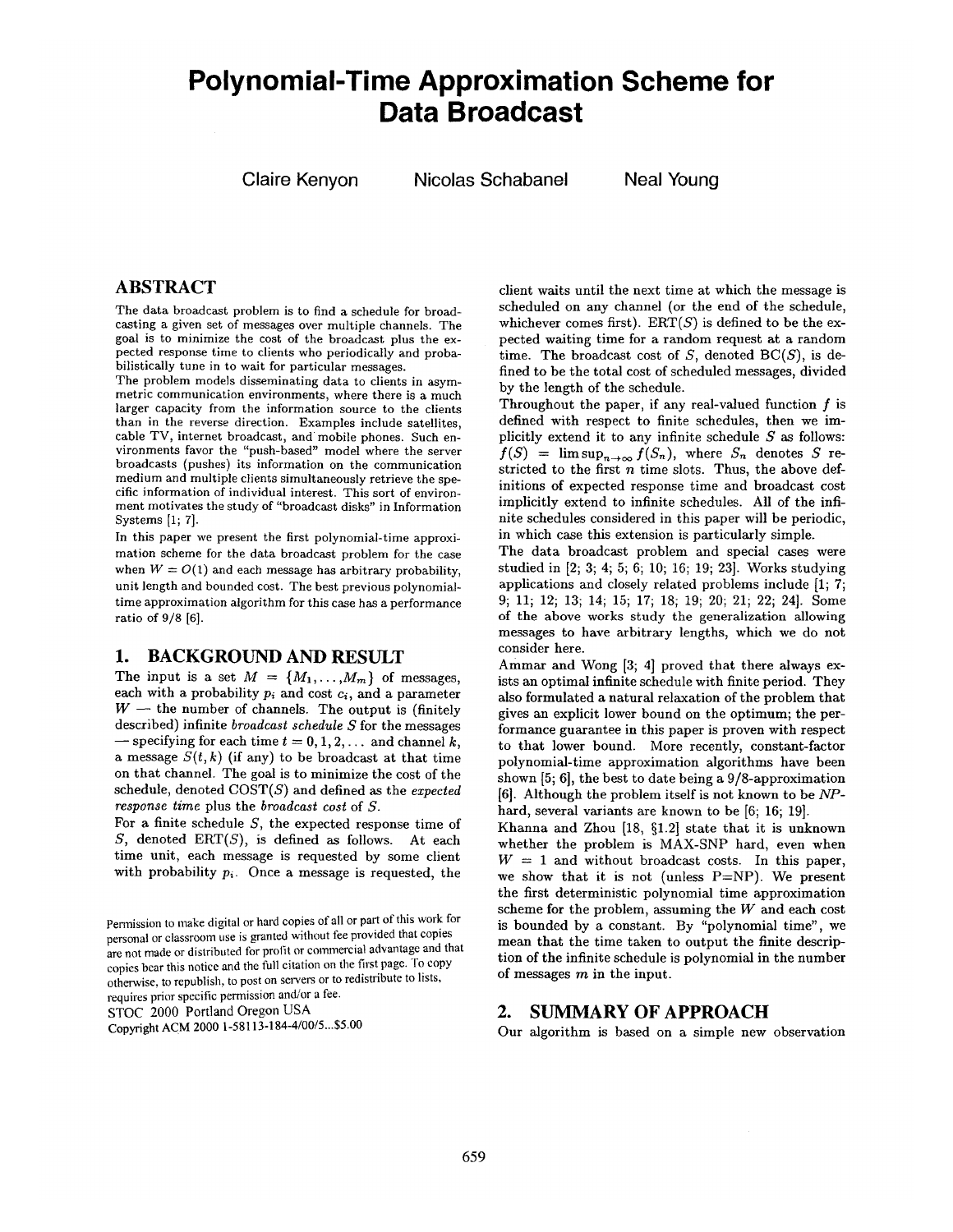that works for a special case of the problem. We use fairly technical but to some extent standard techniques to extend it to the general case. We sketch the idea here, glossing over a fair amount of technical detail.

Ammar and Wong [3; 4] relax the optimization problem by allowing messages to (a) be scheduled at non-integer times and (b) to *overlap,* while still insisting that the total *density* of the scheduled messages is at most W, the number of channels (the extension to the multiple channel case is due to [6]). The density of a message (or set of messages) is the total number of scheduled times, divided by the length of the schedule. Standard calculus yields a solution to this relaxed problem. The solution specifies for each message  $M_i$  a *density d*<sup>\*</sup>, meaning that the message should be scheduled every  $\tau_i^* = 1/d_i^*$  time units.

Ammar and Wong describe the following simple randomized rounding algorithm for producing a real schedule: For  $t = 1, 2, \ldots$ , for  $k = 1 \ldots W$ , choose a sin*gle message*  $M_i$  *randomly so that*  $Pr{M_i$  *selected*} *is*  $d_i^* / W = W / \tau_i^*$ ; schedule  $M_i$  in schedule slot  $S(t, k)$ . They observe that the expected waiting time for a random request for  $M_i$  is essentially  $\tau_i^*$  in this schedule. Since the expected waiting time in the relaxed schedule is essentially  $\tau_i^*/2$  (because an average request falls midway between two successive broadcasts of *Mi),* this yields a 2-approximation w.r.t, expected response time. Since the expected broadcast cost of  $S$  is the same as the broadcast cost of the relaxed solution, the algorithm is a 2-approximation algorithm w.r.t, the total cost. Ammar and Wong also describe a greedy algorithm that Bar-Noy, Bhatia, Naor and Schieber generalize in [6] to the multiple channel case and prove to be essentially a derandomization of the randomized algorithm, with the same performance guarantee.

Round-robin within groups. Since our goal is a PTAS, we naturally group messages that are essentially equivalent (i.e. have essentially the same cost and probability). Our simple idea is the following variation of Ammar and Wong's rounding scheme, which is most simply described as follows: Schedule the messages as Ammar and Wong do, but then, *within each group*, *rearrange the messages so that they are scheduled in round-robin (cyclic) order.* The broadcast cost is unchanged, but the expected response time improves as follows. Whereas before, a random request for a message  $M$  in a group  $G$  would have waited (in expectation) for  $|G|$  messages from  $G$  until finding its message, in the round-robin schedule, a random request for M will wait (by symmetry) for  $(1 + 2 + \cdots + |G|)/|G|$  =  $(|G| + 1)/2$ messages from G. That is, the expected wait in the round-robin schedule is  $(|G| + 1)/(2|G|)$  times the expected wait in the Ammar-Wong schedule. Since the Ammar-Wong schedule has performance guarantee 2, the round-robin schedule has performance guarantee  $\max_G(|G| + 1)/|G| = 1 + 1/\min_G |G|$ . Thus, when the groups are all large, the Ammar-Wong relaxation is essentially tight.

Extending to the general case. Recall that for our purposes a group is a collection of messages with approximately (w.r.t.  $\varepsilon$ ) the same probability and cost. As long as each group has size at least  $1/\varepsilon$ , the round-robin schedule gives a  $(1 + \varepsilon)$ -approximation.

To extend to the general case, we show the following. *Any* set of messages can be partitioned into three classes as follows:

- A -- A constant number of *important* (high probability) messages.
- $B$  -- Messages belonging to *large groups*.
- $C -$  Leftover messages, contributing *negligibly* to the cost.

The basic intuition for the existence of this partition is that, due to the rounding, the message-probabilities of the successive groups decrease exponentially fast. Thus, for all but a constant number of groups (where the message-probability is high), either the group is very large, or the total probability of the messages in the group is very small. Althouth the intuition is basic, obtaining the proof with the appropriate parameters is is somewhat involved and delicate.

Once we have the partition, we proceed as follows:

1. Find the density  $\alpha$  of messages in A in a near-optimal schedule of A and B.

2. Compute an optimal "short" schedule *SA* of A having density approximately  $\alpha$ .

3. Schedule the messages in  $B$  in the slots not occupied by A, using the group-round-robin algorithm.

4. "Stretch" the schedule, interspersing empty slots every  $1/\varepsilon$  time units, and schedule the messages for C in these empty slots.

Note that in order to "cut and paste" the schedules together, we have to explicitly control the density of A and B. This in itself requires little that is new. The main new difficulty is the following. In step 3, we are using the round-robin algorithm to schedule B, but in a schedule that is already partially filled by A. For the analysis of the round-robin algorithm to continue to approximately hold, we require that the empty slots in schedule *SA are* sufficiently *evenly distributed* so that the scheduling of  $B$  is not overly delayed at any time (cost increases quadratically with delay).

A-priori, imposing this additional requirement on *SA*  might increase the cost of  $S_A$  too much. To show that this is not the case, we show (using a non-constructive probabilistic argument) that there is a schedule of A that has *constant-length period,* density approximately  $\alpha$ , and cost approximately the cost of any optimal schedule of  $A$  with density  $\alpha$ . Since the period of this schedule is small, the empty slots are *necessarily* evenly distributed.

The final output of the algorithm is a finite (size linear in the input size) description from which an infinite schedule with approximately optimal expected cost can be generated by a randomized algorithm in an "on-line" fashion, where each step requires  $O(W)$  time to schedule.

The running time of the various steps is as follows. In step 1, only a constant number of densities  $\alpha$  need to be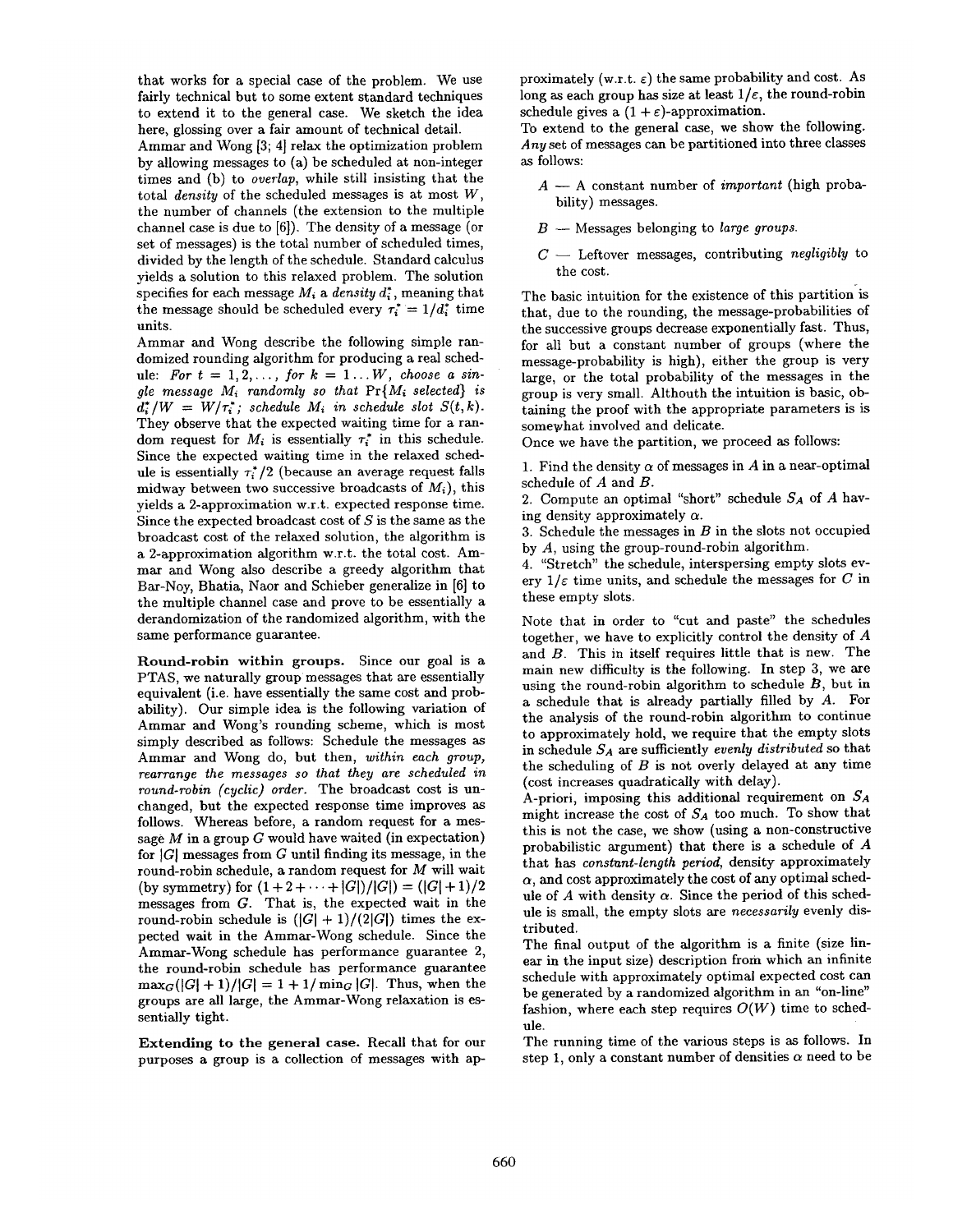considered: we can try them all and take the best. For each  $\alpha$ , the time for the remaining steps is as follows. Step 2 can be done in constant time since the schedule we are looking for has constant length. Step 3 can be done in randomized time in the size of the output. Step 4 can also be done in randomized linear time in the size of the output.

The final technical hurdle is showing that the algorithm can be derandomized (extending the analysis of the greedy algorithm by Bar-Noy, Bhatia, Naor and Schieber to this more complicated setting). The resulting deterministic algorithm outputs a polynomial-length schedule, the repetition of which gives the desired nearoptimal infinite schedule.

### **3. GROUP ROUND ROBIN**

Let the set of messages  $M$  be partitioned into groups  $G_1, \ldots, G_q$  where group  $G_j$  has size  $g_j$  every message in  $G_j$  has the same probability  $p_j$  and broadcast cost  $c_j$ . Let  $\alpha$  be the desired maximum density of M in the schedule. In this notation, Ammar and Wong's relaxation of the problem is:

$$
LB(M, \alpha) = \begin{cases} \min_{\tau > 0} \sum_{j=1}^{q} \frac{p_j g_j^2 \tau_j}{2} + \frac{c_j}{\tau_j} \\ \text{Subject to: } \sum_{j=1}^{q} \frac{1}{\tau_j} \leq \alpha W \end{cases}
$$

Lemma 1 (Lower Bound [3]) *The minimization*  problem  $LB(B, \alpha)$  *is a lower bound to the contribution of the messages of B to the cost of any schedule S over W* channels, in which *B* has density  $\leq \alpha$ .

*The problem has a unique solution v\* satsifying:*   $g_j\tau_j^* = \sqrt{(2c_j + \lambda^*)/p_j}$ , for some  $\lambda^* \geqslant 0$ . If  $\sum_{i\in B}g_i\sqrt{p_j/(2c_j)} \leq \alpha W$ , then  $\lambda^* = 0$ ; otherwise,  $\lambda^*$  *is the unique solution to:*  $\sum_{i \in B} \sqrt{p_i/(2c_i + \lambda^*)} =$  $\alpha W$ .

Lemma 2 (Randomized Approximation) *In the setting of this section, the randomized algorithm 1 constructs a one-channel schedule S whose cost satisfies:* 

$$
\mathbb{E}[\text{COST}(S)] = \sum_{j=1}^{q} \left( p_j \frac{g_j(g_j+1)}{2} \tau_j + \frac{c_j}{\tau_j} \right) - \frac{1}{2}
$$

*If*  $\tau$  is chosen in order to minimize  $LB(M, 1)$ , then *algorithm 1 is a max<sub>j</sub>* $(1 + 1/g_j)$ -*approximation.* 

| Algorithm 1 Group round-robin algorithm |  |  |  |
|-----------------------------------------|--|--|--|

if  $\sum_{i=1}^{q} 1/\tau_i < 1$  then

• Add a dummy group  $G_0$  with  $p_0 = c_0 = g_0 = 0$ and  $1/\tau_0 = 1 - \sum_{i=1}^q 1/\tau_i$ .

for  $t = 1$ ... $\infty$  do

. Draw at random a group  $G_j$  with probability  $1/\tau_j$ . Schedule in time slot  $t$ , the next message of group  $G_j$  in Round Robin order, if  $j \neq 0$ ; and stay idle otherwise.

PROOF. A message of *Gj* is broadcast during a time slot with probability  $1/\tau_j$ , then the average density of the group  $G_j$  is then  $1/\tau_j$ . Then:  $\mathbb{E}[BC(S)] = \sum_i c_j/\tau_j$ . As explained above, a request for a message in  $G_j$  waits on average 1/2 until the end of the current time slot and then  $(g_i + 1)/2$  broadcasts of a message in  $G_i$  on average. Then:  $\mathbb{E}[\text{ERT}(S)] = \frac{1}{2} + \sum_i p_j g_j \tau_j \frac{g_j - \tau_i}{2}$ . Finally if  $\tau = \tau^*$ , then since  $\sum_i p_i g_i = 1$  and  $\tau^* \geq 1$ , we get that:  $\mathbb{E}[\text{COST}(S)] \leq \sum_i (p_j g_j \frac{g_j \cdot \mu}{2} \tau_i^* + c_j/\tau_j^* )$ hence the claimed performance ratio.  $\Box$ 

Remark 1 Note that the law of large numbers implies that the expected cost is obtained with probability 1.

## **4. SCHEDULING A AND B**

Next we treat the case where the set of the messages M can be partitioned into two sets  $A$  and  $B$  such that

- A consists of a constant number of messages
- $\bullet$  B is partitioned into groups as in the previous section, such that each group has size at least  $\kappa(\varepsilon)|A|^2$ , where  $\kappa = \kappa(\varepsilon)$  will be defined later.

Recall from the discussion in the introduction that the challenge at this point is to show that there is a nearoptimal schedule of A with the appropriate density  $\alpha$ and in which the empty slots are relatively uniformly distributed. If so, then we can find the desired schedule for  $A$  by exhaustive search, and then schedule  $B$  into the empty space in the schedule using the round-robin algorithm previously described.

To show the existence of the desired schedule for  $A$ , we show there is a near-optimal schedule of A with the appropriate density and with *constant period* (independent of  $\alpha$ ).

Lemma 3 *Given a set of messages A, with cost at most C*, some constant  $0 < \varepsilon < 1$  and a density  $0 < \alpha < 1$ , *there exists a periodic schedule S satsifying:* 

- *I. The density of empty slots is S is approximately*  $(1 - \alpha)$ *:*  $1-\alpha(S) \geq (1-\varepsilon)(1-\alpha)$ , *and*  $\alpha(S) \in ]0,1[$
- *2. The cost of S is approximately optimal:*   $COST(S, A) \leq (1 + \varepsilon) \text{OPT}(A, \alpha) + \varepsilon/2$
- *3. The period Ts of S can be bounded:*   $T_S \leqslant \frac{40 \ln(1+4/\varepsilon)}{\varepsilon^4 (1-\varepsilon/6)} \text{max}(\mathcal{C}, 1) \cdot |A|^2$

PROOF SKETCH. Our proof uses the probabilistic method. The main new, simple idea, is in the construction, which efficiently smoothes the cost function by erasing its possible wide variations over time in the particular schedule under study.

Let  $T$  be a parameter to be determined later. Let  $S^*$ be a periodic schedule of A with density  $\alpha$  and which is nearly optimal: basically,  $COST(S^*, A) \leq (1 +$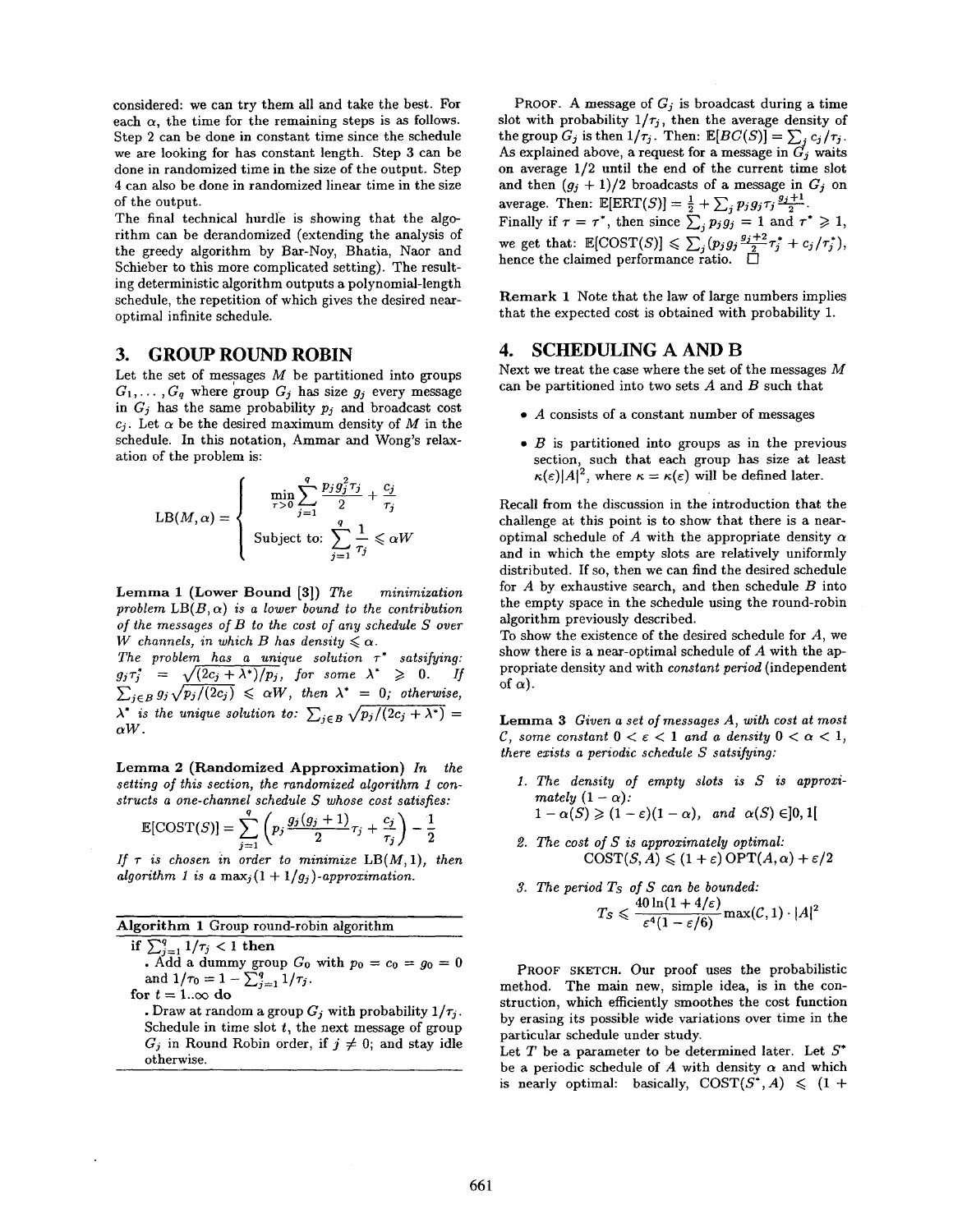$\varepsilon$ ) OPT(A, $\alpha$ ). Let T<sup>\*</sup> denote the period of S<sup>\*</sup>, which w.l.o.g, is a multiple of T.

From  $S^*$ , construct another periodic schedule  $S_2$  by inserting in  $S^*$ , every  $T$  steps from a random starting point, all the messages of  $A$  in a fixed order.  $S_2$  is thus structured into blocks of length  $T + |A|$ . Let  $S_n$  be the random schedule obtained by concatenating  $n$  blocks chosen at random from  $S_2$ . For suitable values of T and  $n$ , we can prove that with positive probability,  $S_n$  satisfies the first two statements of the Lemma. The period of  $S_n$  is clearly  $n(T + |A|)$ , which together with the choice of T gives the third statement of the Lemma.  $\Gamma$ 

Notation 1 Let  $T(\varepsilon) = \frac{40 \ln(1 + 4/\varepsilon)}{\varepsilon^4 (1 - \varepsilon/6)} \max(C, 1)$  denote the bound of the lemma for  $period(S)/|A|^2$ . Parameter  $\kappa$  will be defined as  $\kappa(\varepsilon) = \det 2WT(\varepsilon)/\varepsilon$ .

The algorithm for scheduling  $A \cup B$  is given below, and is an  $\varepsilon$ -approximation for the cases studied in this section. Since this is the critical case, the analysis is promoted from a lemma to a proposition.

**Proposition 1** Let  $\epsilon < 1/7$ . In the setting of this sec*tion, Algorithm 2 yields a schedule S, such that:* 

$$
\mathbb{E}[\text{COST}(S)] \le (1+5\varepsilon)\,\text{OPT}(A\cup B)
$$

Algorithm 2 Scheduling A and B

for  $x = 1$ ..(W  $\cdot T(\varepsilon)|A|^2 - 1$ ) do • Compute an optimal periodic schedule  $S_{\alpha}$  of A with density  $\alpha = x/(W \cdot T(\varepsilon)|A|^2)$  and period  $\leq$  $T(\varepsilon)|A|^2$ .

• Choose  $\alpha_0$  which minimizes:

 $\text{COST}(S_{\alpha_0}, A) + \text{LB}(B, 1 - \alpha_0)$ 

• Compute the  $\tau^*$  that minimizes LB( $B$ ,  $1 - \alpha_0$ ); Add a dummy group  $G_0$  with  $p_0 = c_0 = 0$  and  $\tau_0^*$ , such that:  $1/\tau_0^* = (1 - \alpha_0)W - \sum_{j \in B} 1/\tau_j^*.$ 

Output:

for  $t = 1..\infty$  do

• Schedule during time slot  $t$ , the same messages of A on the same channels, as in  $S_{\alpha_0}$ .

for all empty slot  $s$  during time slot  $t$  do

Draw a group  $G_j$  of  $B$  with probability  $1/(\tau_i^*(1 - \alpha_0)W)$ . Schedule in slot s, the next message of  $G_i$  in Round Robin order, if  $j \neq 0$ ; and stay idle otherwise.

PROOF SKETCH. The proof works in two steps:

- 1. Scheduling the messages of  $B$  with the randomized algorithm 1 in the empty slots achieves a good approximation of  $\text{COST}(S_{\alpha_0}, A) + \text{LB}(B, 1 - \alpha_0)$ (Using the mapping lemma 10).
- 2. COST $(S_{\alpha_0}, A)$  + LB $(B, 1 \alpha_0)$  is a good approximation of the optimal cost (Using Lemma 3).

## 5. C -- THE NEGLIGIBLE MESSAGES

In this section, to show how to incorporate the "negligible" messages into the schedule. We assume that the set of messages M is partitioned into two sets *AB*  and  $C$ , where  $C$  has a "negligible contribution" to the cost. (This section can be skipped by the reader who is in a hurry).

**Definition 1** A subset of messages  $C \subseteq M$  has *negligible contribution* if its contribution to the lower bound is  $O(\varepsilon)$ , when it is scheduled on one channel with density  $O(\varepsilon/\mathcal{C})$ , *i.e.*:

 $LB_{W=1}(C, \varepsilon/(10C)) \leq 3\varepsilon \text{OPT}(M)/10$ 

The constants 1/10 and 3/10 are arbitrary and are chosen in order to improve readability in the following results.

Basically, a subset of messages  $C$  is negligible if its contribution to the cost is small, in the schedule constructed by inserting its messages are inserted from time to time (every  $O(1/\varepsilon)$  steps) into a schedule of the rest of the messages.

Lemma 4 *Consider a set of messages M, partitioned into two sets AB and C, where C has a negligible contribution to the cost. Then, for any schedule S of AB,*  one can construct in linear time a random schedule S' *of M, such that:* 

 $\mathbb{E}[\text{COST}(S')]$  $\leq (1 + \frac{\epsilon}{10}) \text{COST}(S, AB) + \frac{9\epsilon}{10} \text{OPT}(M)$ 

*If*  $COST(S, AB) \leq OPT(M)$ , *this is a*  $(1 + \varepsilon)$ *approximation.* 

PROOF. We first construct from S another schedule  $S_1$  of  $AB$  by inserting an empty slot, on all the channels, every  $10\mathcal{C}/\varepsilon - 1$  slots, starting at a random point in  $\{0,\ldots,10\mathcal{C}/\varepsilon-2\}$ . The stretching lemma 8 ensures that:  $\mathbb{E}[\text{COST}(S_1)] \leq (1 + \varepsilon/10)\text{COST}(S, AB)$ . Let  $\tau^*$  be the solution to the minimization problem  $LB_{W=1}(C, \varepsilon/(10C))$ . We obtain S' by scheduling the messages of  $C$  on the first channel in the empty slots of  $S_1$ , according to the randomized algorithm 1 with  $\tau = 10\tau^* \mathcal{C}/\varepsilon$ . Lemma 2 and the scaling lemma 9 ensure that the expected contribution of C is bounded by  $3LB(C, \varepsilon/(10C)) \leq 9\varepsilon \mathrm{OPT}(M)/10.$   $\Box$ 

Remark 2 The algorithm above can easily be derandomized by trying all the starting point and choosing the one that minimizes the over cost for the messages of *AB* and use the greedy algorithm 4 to schedule C.

## **6. PTAS FOR DATA BROADCAST**

We now assume that we are in the general case. The aim of the section is to prove the following theorem, which is the main result of the paper.

**Theorem 1 (PTAS)** Given  $\varepsilon < 1/7$  and a set M of *messages, with message costs bounded by C, Algorithm 6*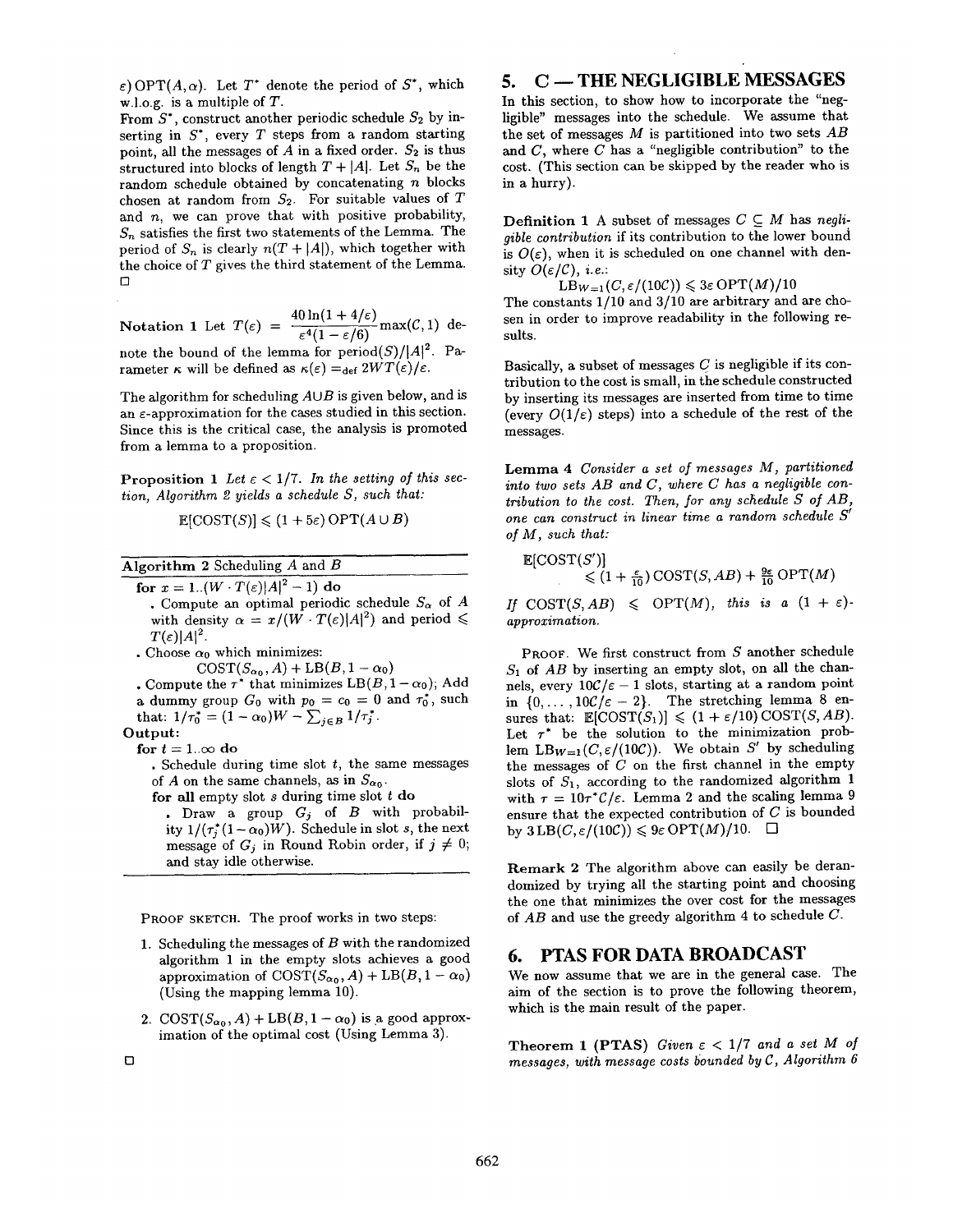*constructs in*  $O(m^2)$  *time a periodic schedule S with pe-* $\text{riod} \leqslant (m^2 + m \max(1, C))/\epsilon$ , *so that:* 

 $COST(S) \leq (1+11\varepsilon) OPT(M)$ 

We,will first derive a PTRAS that will be derandomized in Section 6.2.

#### **6.1 Randomized**

We now need to put together the ideas developed for the special cases of the previous sections. As a preliminaxy treatment, we use standard rounding techniques to reduce the number of different messages.

Lemma 5 (Rounding) *Without loss of generality, we can assume that the request probabilities pi are a multiple of powers of*  $1/(1 + \varepsilon)$  *and the broadcast costs are multiples of e/W :* 

$$
p_i = r/(1+\varepsilon)^j, \text{ for some } j \geq 1
$$
  

$$
c_i = k \cdot \varepsilon/W, \text{ for some } k \in \{0, \dots, C \cdot W/\varepsilon\}
$$

*where*  $1 < r \leq 1 + \varepsilon$ *.* 

PROOF. Standard and omitted.  $\square$ 

The following lemma is the main tool for putting together the various special cases studied so far, and is thus a key part of our construction. We would like to claim that similar ideas could be applied to other problems as well, however we were unable to abstract simple and general ideas from the technical proof. Perhaps, if one believes that every approximation scheme rests on one "structural lemma", it can be seen as the structural lemma for this problem.

Lemma 6 (Partition) Given  $\varepsilon > 0$  and  $\kappa > 0$ , *one can construct, in linear time in m, a partition of the groups*  $(G_{j,k})$ , of messages with probability  $r/(1 +$ *e) j (where r is the normalizing constant such that*   $\sum_{\{j\geqslant 1; k=0..CW/\epsilon\}} rg_{j,k}/(1+\epsilon)^j = 1)$  and cost  $k\varepsilon/W$ , *into three sets A, B, C so that:* 

- *1. The groups of A have total size constant:*  $|A| =_{def}$  $\sum_{G_{j,k} \in A} g_{j,k} = O_{\varepsilon,\kappa,\mathcal{C},W}(1)$ , *independent of m.*
- *2. The groups of B are all large:*   $\forall (G_{i,k} \in B), q_{i,k} \geq \kappa |A|^2$
- *3. The messages in C have negligible contribution if they are scheduled rarely (with density*  $O(\varepsilon/C)$ *):*  $LB_{W=1}(C, \frac{\varepsilon}{10C}) \leqslant \frac{3\varepsilon}{10} \text{OPT}(M)$

PROOF SKETCH. Since the proof is rather technical, we will only in this extended abstract give the construction of the partition into  $A, B$  and  $C$  in the case when there are no costs ( $C = 0$ ) and there is only one broadcast channel  $(W = 1)$ ; this already contains the gist of the proof.

Let  $a = (1 + \varepsilon)^{-1} < 1$ . In the case where there are no costs, the lower bound can be solved explicitly (see [3; 6]) even when there is a density constraint, to yield, for any subset  $X$  of the message set:

$$
LB(X, \alpha) = \frac{r}{2\alpha} \left( \sum_{G_j \in X} g_j a^{j/2} \right)^2
$$

*The construction.* The construction is best understood by referring to figure 1. We first deal with indices such that  $g_j \leq a^{-j/4}$ . Let  $j_0$  be some constant to be defined later, and define  $C_1 = \{(j : j > j_0, g_j \leq a^{-j/4}\},\$  $A_1 = \{j : j \leqslant j_0, g_j \leqslant a^{-j/4}\}.$  (One can observe already that since the contributions of the messages of  $C_1$ form the tail of a geometrically decreasing series, they will be negligible, and so they will end up in  $C$ ; moreover, since j and *gj are* both bounded for the definition of  $A_1$ , set  $A_1$  can only contain a small number of messages and so these messages will end up in A).

We now consider the more delicate case of the groups for which  $g_j > a^{-j/4}$ , for which we will need to use the pigeon hole principle. We partition their indices into  $(20/\varepsilon)$  blocks as follows:

$$
\Lambda_1 = \{ (j,k) : \mu \le j < \mu^2 \},
$$
\n
$$
\Lambda_2 = \{ (j,k) : \mu^2 \le j < \mu^3 \}, \dots
$$
\n
$$
\Lambda_{20/\varepsilon} = \{ (j,k) : \mu^{20/\varepsilon} \le j < \mu^{1+20/\varepsilon} \},
$$

where  $\mu$  is some constant to be defined later. According to [3], we can then rewrite the lower bound on the expected response time as  $\sqrt{2LB(M)/r}$  =  $\sum_{j} g_j a^{j/2} \geq \sum_{h} \sum_{j \in \Lambda_h} g_j a^{j/2}$ , and the pigeon hole principle tells us that there exists at least one  $h$  such that  $\sum_{j \in \Lambda_k} g_j a^{j/2} \leq \frac{\epsilon}{20} \sqrt{2LB(M)/r}$ . We now define  $A_2 = \{j : j < \mu^n, g_j > a^{-j/4}\}, C_2 = \Lambda_h$ , and  $B = \{j : j > u^h, g_j > a^{-j/4}\}.$ 

Finally we set  $A = A_1 \cup A_2$  and  $C = C_1 \cup C_2$  as shown on Figure 1.



Figure 1: The partition.

*[]* 

It is now a simple matter to take our building blocks and deduce a randomized approximation scheme for the general Data Broadcast problem.

Proposition 2 (PTRAS) *Given*  $0 < \varepsilon < 1/7$ , *the randomized algorithm 3 yields a random schedule S with cost:* 

$$
\mathbb{E}[\text{COST}(S)] \leq (1+10\varepsilon)\,\text{OPT}(M)
$$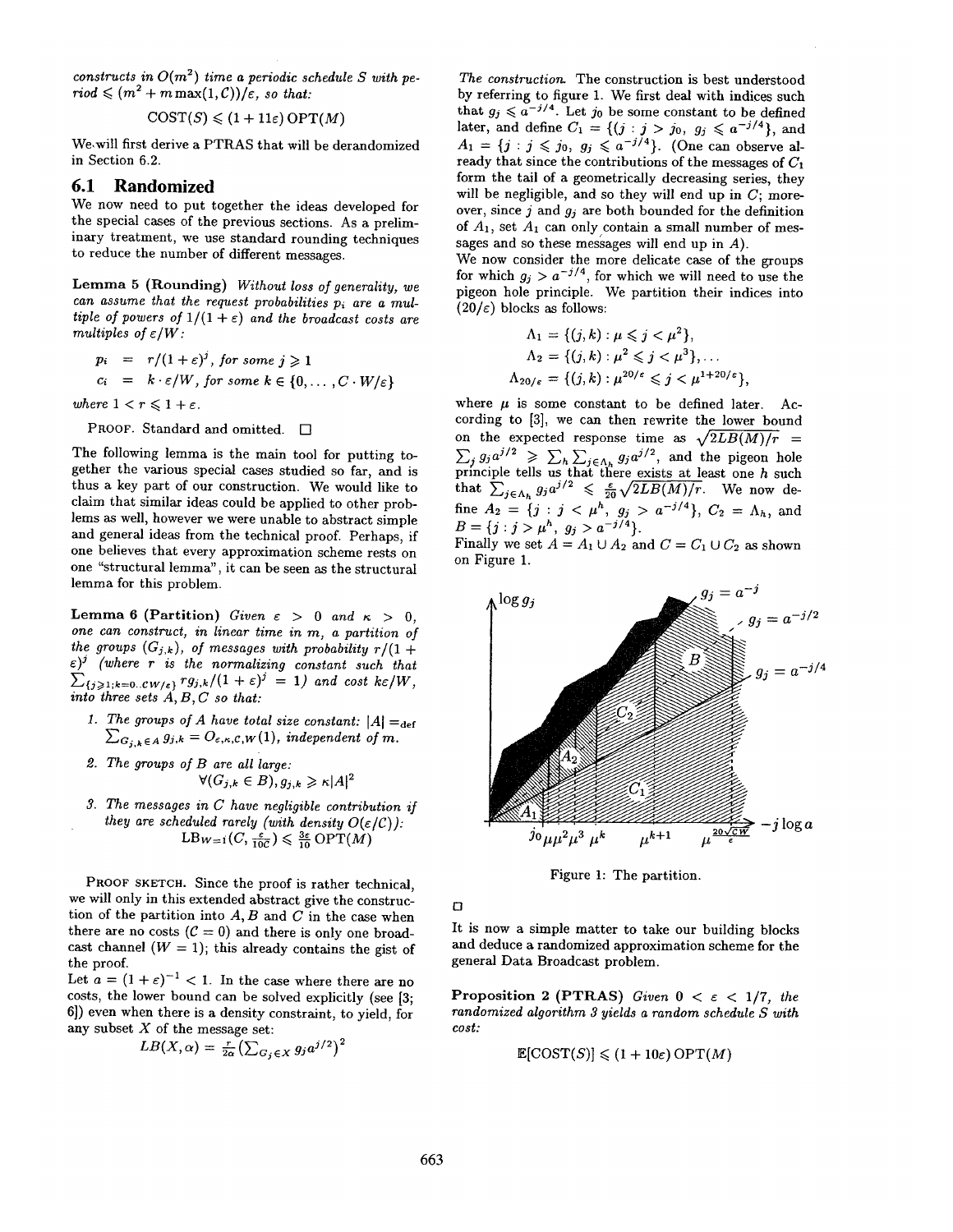#### Algorithm 3 A PTRAS

• Round the probabilities and costs of the messages in  $M$ , and partition the set of messages  $M$  into three sets A, B, C, according to Lemma 6 with  $\kappa = \kappa(\varepsilon)$ . • Schedule A and B with algorithm 2.

• Insert the messages of  $C$  into the schedule of  $A$ and B, with the algorithm described in Lemma 4.

PROOF. Consider the rounded instance M of the set of messages. According to the previous Proposition 1 and Lemma 4, we have:

 $\mathbb{E}[\text{COST}(S)] \leq (1+\varepsilon)(1+5\varepsilon) \text{OPT}(M)$ But Lemma 5 ensures that:  $\mathrm{OPT}(M) \leqslant (1+3\varepsilon) \mathrm{OPT}(M)$ which yields the result.  $\square$ 

Note 1 The insertion of  $C$  can be done at the same time than the broadcast of  $A$  and  $B$  in Algorithm 3.

## **6.2 Derandomization**

The PTR.AS has one slight problem, namely, that it is not periodic, hence may be somewhat awkward to implement in some settings. In this section we derandomize it using greedy choices, and show how to control the period of the resulting algorithm.

Definition 2 (State) We define the *state*   $(s_{j,k}^t)_{1\leqslant j\leqslant q,1\leqslant k\leqslant g_j}$  at slot t as the time period elapsed from the beginning of the  $k^{\text{th}}$  of the  $g_i$  last broadcasts of group  $G_i$  to the end of slot t, as shown Figure 2.



Figure 2: Definition of the state at time slot t.

Lemma 7 (Derandomization of Algorithm 1) *Given a set of messages partitioned into groups*   $G_1,\ldots,G_q$  of size  $g_j$ , and a set of reals  $\tau_j > 0$  so *that*  $\sum_{i=1}^{n} 1/\tau_i \leq 1$ , the greedy algorithm 4 yields a *one-channel schedule S whose cost satisfies:* 

$$
\mathrm{COST}(S) \leqslant \sum_{j=1}^q \left(p_j \frac{g_j(g_j+1)}{2} \tau_j + \frac{c_j}{\tau_j}\right) - \frac{1}{2}
$$

*If*  $\tau$  minimizes LB(M, 1), we get a  $\max_j(1 + 1/g_j)$ *approximation.* 

#### Algorithm 4 Greedy Algorithm

 $•$  Add a dummy group  $G_0$ , if needed. for  $t = 1..\infty$  do • Let  $(s_{j,k})$  be the state at time slot  $t-1$ . • Let  $j \in \{0, \ldots, q\}$  which minimizes:<br> $(c_j - p_j \tau_j \sum_{k=1}^{g_j} s_{j,k})$ • Schedule during slot t, the next message of  $G_j$ in the Round Robin order, if  $j \neq 0$ , and stay idle otherwise.

PROOF SKETCH. The greedy choice at time slot  $t$  is made in order to minimize the expected cost of the already allocated slots  $1, \ldots, (t-1)$ , if the schedule continues with the randomized algorithm 1 after time  $t$ ; this property ensures that the greedy schedule is at least as good as the randomized one.  $\Box$ 

The above greedy algorithm could conceivably have very large period. The lemma below shows that we can truncate it so as to obtain a periodic schedule of polynomial length.

Corollary 1 (Greedy periodic schedule) *Given a set of messages partitioned into groups*  $G_1, \ldots, G_q$  *of size*  $g_j$ , a set of reals  $\tau_j > 0$  such that  $\sum_j 1/\tau_j \leqslant W$ , and any  $T \geq (8m^2 + (4C - 1)m)$ , *Algorithm 5 yields a onechannel schedule S with period*  $(T + 2m)$ *, whose cost is bounded by:* 

$$
\mathrm{COST}(S) \leqslant \sum_{j=1}^{q} \left( p_j \frac{g_j(g_j+1)}{2} \tau_j + \frac{c_j}{\tau_j} \right)
$$

Algorithm 5 A periodic greedy algorithm.

- Schedule during slot  $t = 1..m$  message  $M_t$ .
- Execute the greedy algorithm during slots  $t = (m +$ 1).. $(T + m)$ .
- Sort in increasing order the set  $\{k\tau_j : 1 \leq j \leq q; 1 \leq j \leq q\}$  $k \leq g_j$  and Schedule in slots  $t = (T+m+1)...(T+2m)$ in order of increasing  $k\tau_j$ , the  $k^{\text{th}}$  message of group  $G_i$  in the Round Robin order.

PROOF. Omitted.  $\square$ 

Our main algorithm can now be found in Algorithm 6.

PROOF OF THEOREM 1. Theorem 1 is proved by analyzing the algorithm 6. The analysis is derived from the analysis of the PTRAS. The six first steps are exactly the same, except that the periodic greedy algorithm 5 is used instead of the randomized algorithm 1. Since the performance ratio in Algorithm 5 is better, the schedule  $S$  obtained Step 6 is at least as good, and is periodic with period  $O(m^2)$ :

$$
\text{COST}(S) \leq (1+10\varepsilon)\,\text{OPT}(M)
$$

We finally reduce the period in Steps 7-8 by using stretching lemma 8, which ensures that at an increase of  $(1+O(\varepsilon))$  of the cost, we can extract from S a block  $S^*$ with length  $\leq \frac{m^2+m \max(1,C)}{\varepsilon}$  and: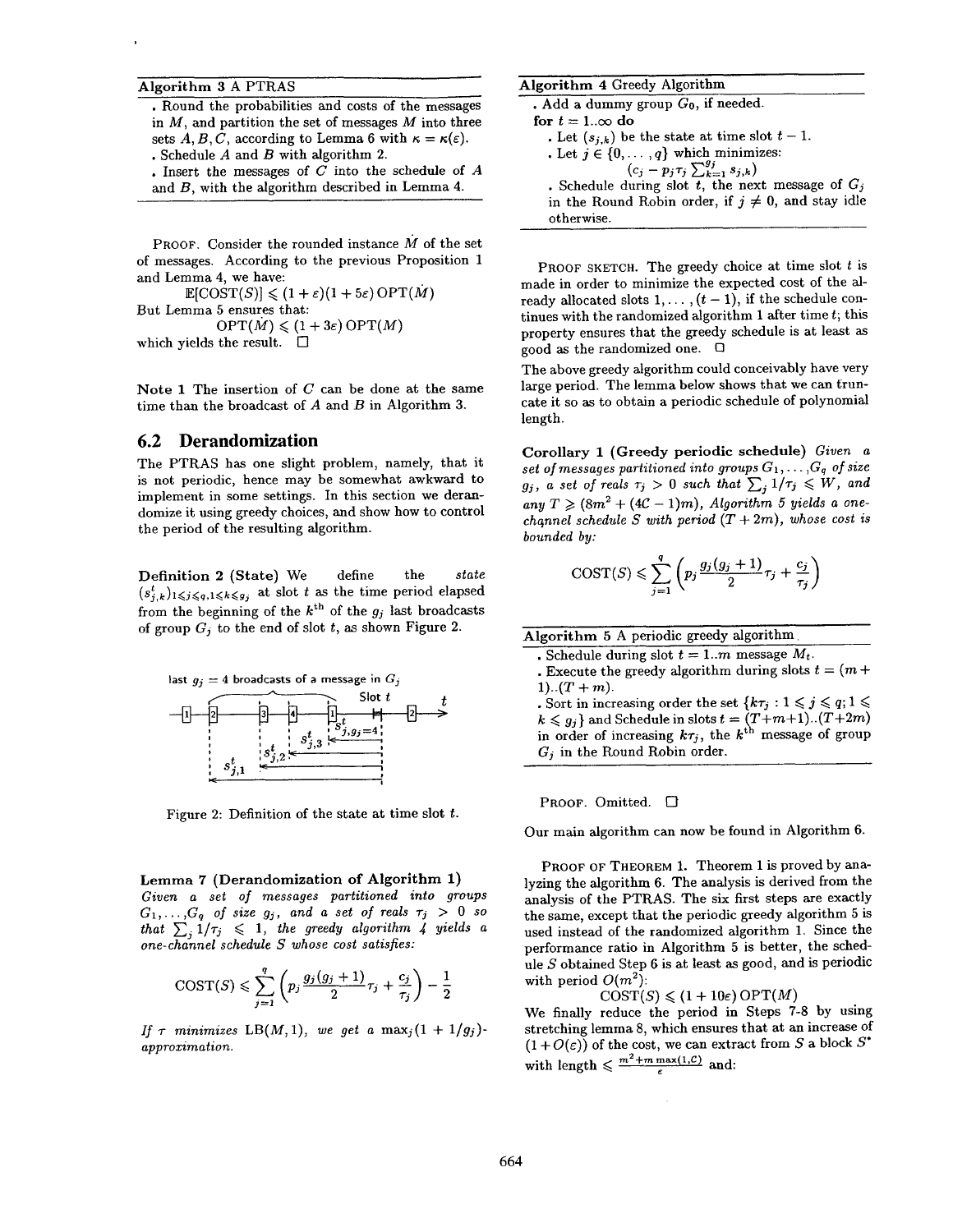#### Algorithm 6 The PTAS

- 1. Round the probabilities and costs, and partition  $\overline{M}$ into  $A, B, C$  as in the PTRAS.
- 2. Compute  $\tau^*$  and the density  $\alpha_0$  and periodic schedule  $S_{\alpha_0}$  of A to minimizes LB(B, (1 -  $\alpha_0$ ), as in Algorithm 2.
- 3. Compute the greedy periodic schedule  $S_B$  of  $B$  with  $\tau = (\tau^*(1 - \alpha_0)W)$  and with period  $\{T(\varepsilon)|A|^2(1 \alpha_0)W(8m^2 + (4C + 1)m) = \Theta(m^2).$
- 4. Concatenate  $(8m^2 + (4C + 1)m)$  periods of  $S_{\alpha_0}$  and map *SB* into the empty slots in the natural order.
- 5. Compute the greedy periodic schedule *Sc* of C with  $\tau = (10 C \tau^*/\varepsilon)$  where  $\tau^*$  minimizes *LB(C,* $\varepsilon/10C$ *),* and with period  $\{T(\varepsilon)|A|^2(8m^2 + 1)\}$  $(4\mathcal{C} + 1)m\varepsilon/10\mathcal{C}$  =  $\Theta(m^2)$ .
- 6. Choose the best starting point in  $\{1,\ldots,\frac{10C}{5}-1\}$ and stretch the schedule of  $A$  and  $B$  by inserting a slot of  $S_C$  on the first channel every  $(\frac{10C}{c} - 1)$  and an empty slot on the other channels at that time. Let  $S$  be the resulting schedule.
- 7. Choose the best starting point in  $\{1,\ldots,\frac{m^2+mC}{m}\}$  $m$ } and construct  $S'$  by stretching  $S$  by inserting the m messages in fixed order on the first channel every  $\left(\frac{m^2 + m\mathcal{C}}{\varepsilon} - m\right)$ .
- 8.  $S'$  is then structured into independent blocks of length  $\frac{m^2+mc}{m}$ . The cheapest block  $S^*$  will be the period of our approximation.

 $\text{COST}(S^*) \leq (1 + 11\varepsilon) \text{ OPT}(M)$ 

 $\Box$ 

## **7. TECHNICAL LEMMAS**

The lemmas in this sections are useful for analyzing several of our constructions. The stretching lemma states that changing a schedule by inserting a few empty slots once in a while does not affect the expected response time.

Lemma 8 (Stretching) *Given a schedule S on W channels of M and a positive integer y, let*   $\kappa \geqslant \frac{y^2+y}{s} - y$ . Consider the schedule S' obtained *from S by inserting y empty slots just before the time slots*  $x, x + \kappa, \ldots, x + i \cdot \kappa, \ldots$ , where x is a random *time in*  $\{1,\ldots,\kappa\}$ . *Then:* 

 $\mathbb{E}[\text{ERT}(S')] \leqslant (1+\varepsilon) \text{ERT}(S)$ 

PROOF. Omitted.  $\square$ 

The scaling lemma is immediate.

Lemma 9 (Scaling) *Given a set of messages M and a schedule S, let*  $S_{\alpha}$  the schedule obtained by scaling *S* by a factor  $1/\alpha$ :  $S_{\alpha}$  schedule at time  $t/\alpha$  on some *channel the same message as S at time t, and stays idle otherwise. Then:* 

$$
ERT(S_{\alpha}, A) = \frac{1}{\alpha} \cdot ERT(S, A)
$$
  
BC(S\_{\alpha}, A) = \alpha \cdot BC(S, A)

#### PROOF. Immediate.  $\square$

The mapping lemma is used for analyzing the effect of inserting the messages from  $B$  into the slots left empty in the density-constrained schedule of A; these slots may be spaced irregularly.

Lemma 10 (Mapping into reserved empty slots) *Given a set of messages M, partitioned into groups of identical messages, such that all groups are larger than TW, consider a one-channel schedule S of M scheduling each group in Round Robin order, and a periodic sequence of reserved time-slots over W channels with density*  $\alpha$  *and period*  $T$ *. Let*  $S'$  *be the schedule obtained by mapping the schedule S into the reserved empty slots from left to the right, then:* 

$$
ERT(S', A) \leq \frac{1}{\alpha W} \cdot ERT(S, A) + T \sum_{M_i \in A} p_i
$$
  
 
$$
BC(S', A) = \alpha W \cdot BC(S, A)
$$

PROOF. Omitted.  $\square$ 

Corollary 2 (Case of large groups) *In the case*  where *M* is partitioned into groups of size  $\geq 2T/\varepsilon$ , *S'* has a cost bounded by:

$$
COST(S', A) \leq
$$
  

$$
(1 + \varepsilon) \left\{ \frac{1}{\alpha W} \cdot \text{ERT}(S, A) + \alpha W \cdot BC(S, A) \right\}
$$

PROOF. Simple calculation.  $\Box$ 

## **8. REFERENCES**

- [1] ACHARYA, S. *Broadcast Disks: Disseminationbased Management for Asymmetric Communication Environments.* PhD thesis, Brown University, 1998.
- [2] AMMAR, M. H. Response time in a Teletext system: An individual user's perspective. *IEEE Transactions on Communications COM-35,11* (Nov. 1987), 1159-1170.
- [3] AMMAR, M. H., AND WONG, J. W. The design of Teletext broadcast cycles. In *Performance Evaluation* (1985), vol. 5(4), pp. 235-242.
- [4] AMMAR, M. H., AND WONG, J. W. On the optimality of cyclic transmission in Teletext systems. In *IEEE Trans. on Comm.* (1987), vol. COM-35(11), pp. 1159-1170.
- [5] ANILY, S., GLASS, C. A., AND HASSIN, R. The scheduling of maintenance service. To appear  $(http://www.math.tau.ac.id/\sim hassin).$
- [6] BAR-NoY, A., BHATIA, R., NAOR, J. S., AND SCHIEBER, B. Minimizing service and operation costs of periodic scheduling. In *Proc. of the 9th Annual ACM-SIAM Syrup. on Discrete Algorithms (SODA)* (1998), pp. 11-20.